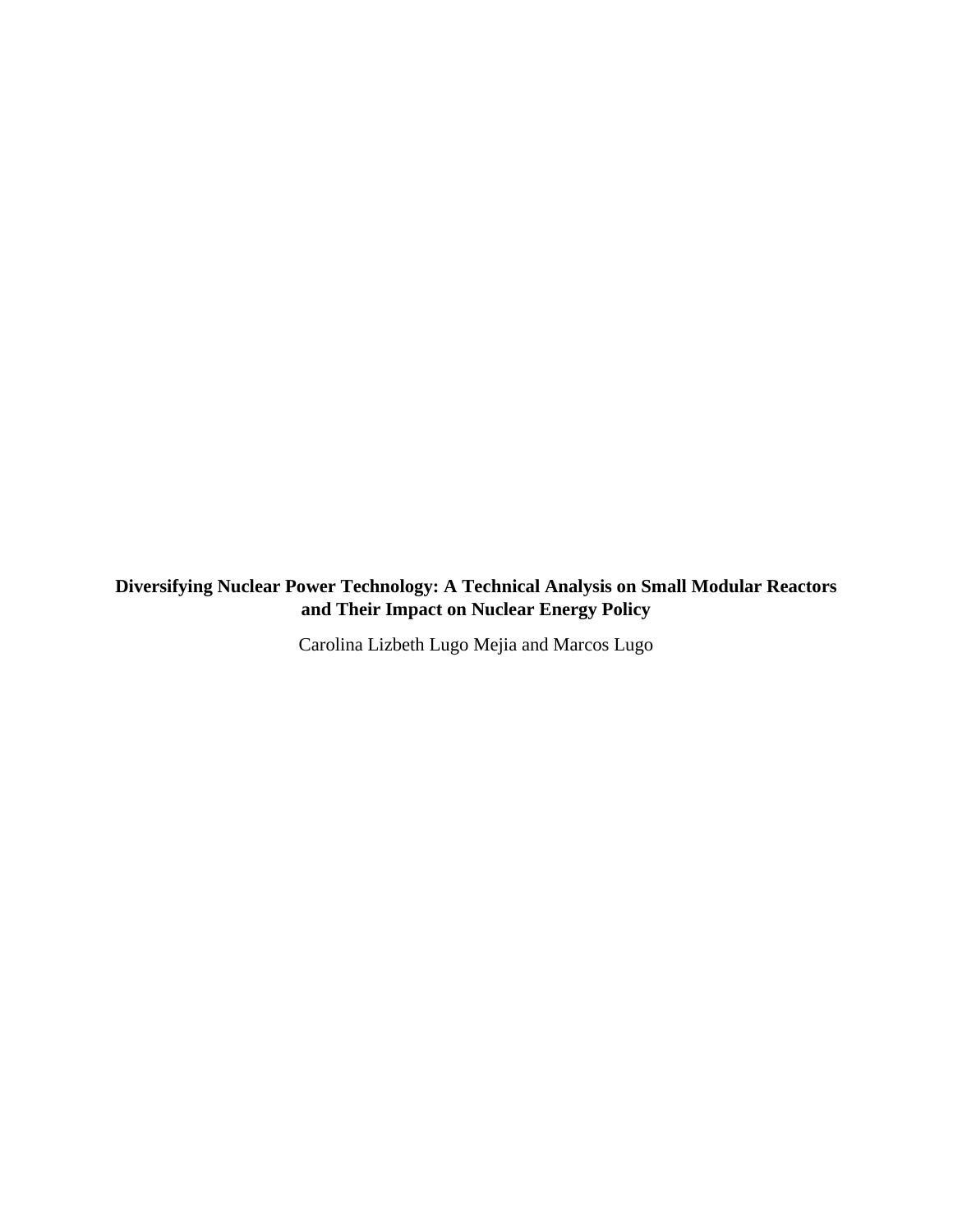# Carolina Lizbeth Lugo Mejia

Carolina is currently pursuing her master's degree in public policy at Liberty University. Previously, she obtained her bachelor's degree in mechanical engineering with a nuclear track. Her interest in is in contributing to the contemporary energy and environmental challenges of our time with some emphasis on nuclear energy based on her background. She expects to compile her knowledge of both technical and policy aspects of nuclear energy to provide viable solutions that promote the benefits of the energy source.

# Marcos Lugo

Dr. Marcos Lugo is a mechanical engineering professor at Liberty University. He has ample experience in both academia and industrial research. He obtained his Ph.D. degree from Mississippi State University with a specialization in fatigue analysis focused on innovating manufacturing processes for materials. His work can be applied to various aspects of the automobile, aerospace, and biomedical industries. However, this paper represents his interest in expanding and applying his research to nuclear technology.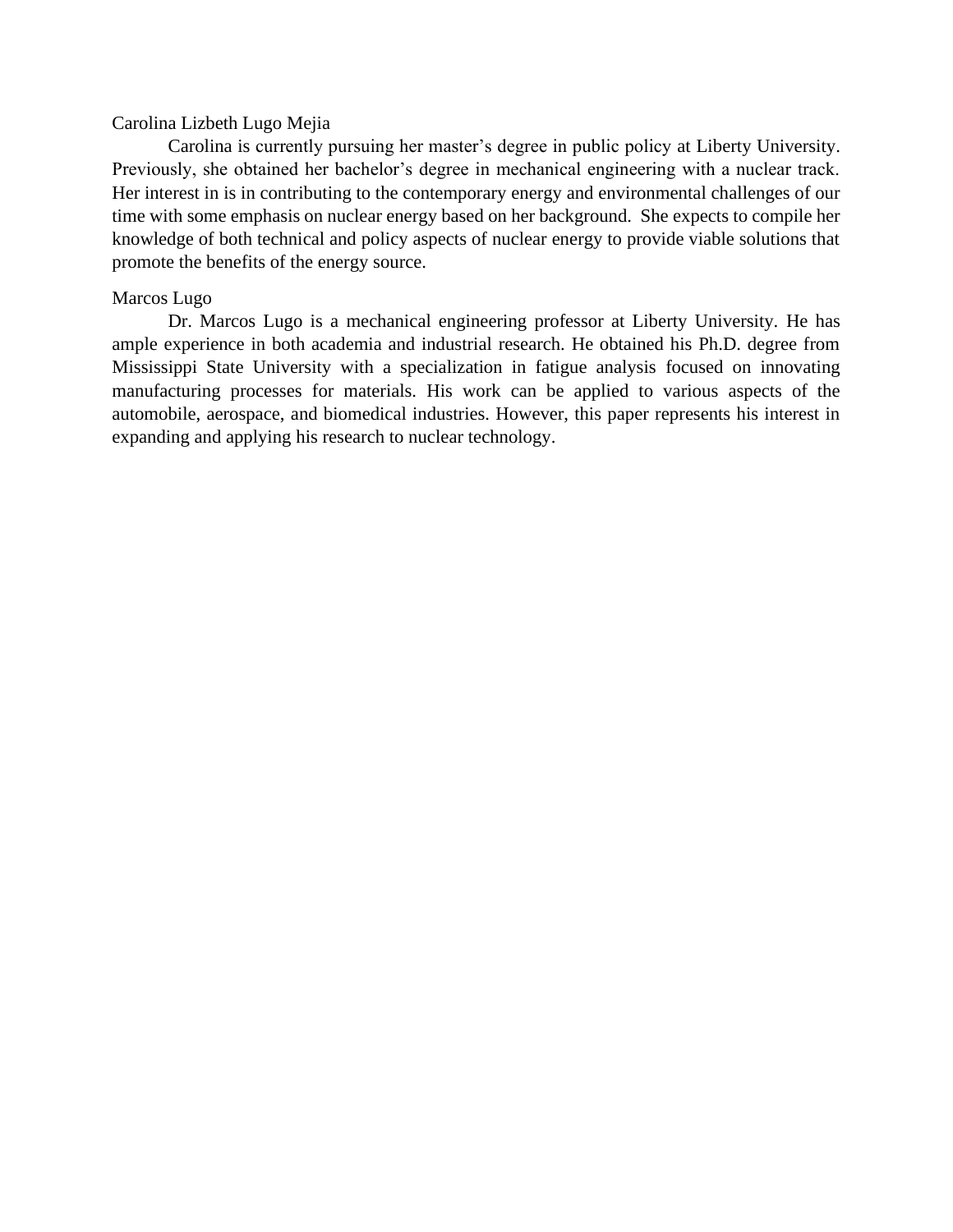### **Introduction**

The energy policy debate in the United States has revolved around the diversification of energy sources while promoting advantageous economic profits. One drive for this has been the discussion of anthropogenic, environmental endangerment concerns (Vlassopoulous 2011, 104). However, despite the environmental concerns, the U.S. has for some time only relied on one type of energy source—fossil fuels. Fossil fuels are categorized as natural gas, coal, petroleum, and other gases responsible (U.S. Energy Administration 2019). Natural gas is responsible for 38.4%, coal for 23.4%, petroleum for 0.4%, and other gases for 0.3% of the U.S.'s electrical generation (U.S. Energy Administration 2019). Although, many solutions specifically those proposing renewable energy have been proposed, an energy source that has remained stagnant in technological development is nuclear energy (Vegel and Quinn 2017, 395). Nuclear energy currently accounts for 19.6% of the electrical generation in the US, and efforts of decarbonization and diversification would be greatly aided by nuclear energy development (Lester 2016, 45). Nuclear energy is the only source of energy that does not emit carbon dioxide to the atmosphere: Averages of carbon dioxide emissions for oil, coal and gas during their total life cycle are 778, 960, and 443 gCO<sub>2</sub>e/kWh respectively (Sovacool 2008, 2956-2960). A nuclear power plant emits 66 gCO2e/kWh on average during its life cycle, mainly because its reliant on fossil fuels for different stages of plant construction and processes like the mining and enrichment of uranium (Sovacool 2008, 2956-2960).

However, if the United States aims towards higher dependence on nuclear energy, the various issues hindering nuclear energy development must be addressed first. Most reactors contributing to the 19.4% electrical generation in the country were developed in beginning of the atomic age (Morgan, et al. 2018, 7185). Currently, the United States has 58 fully operational commercial nuclear power plants (U.S. Energy Administration 2019). However, 11 power plants with a combined capacity of 18,000 MW are expected to be shut down by 2025 (Lesser 2019, 13). If decommissioned, this would mean a loss of 18% of the country's total nuclear capacity (Lesser 2019, 14). This is a recurring theme in the nuclear industry, as a lot of nuclear power plants are aging, and new ones have proven to be a financial burden and very difficult to build (Morgan, et al. 2018, 7185). Furthermore, 35% of the nation's nuclear fleet is at risk of retirement, which could imply a 4-6% increase in carbon emissions by 2035, if these nuclear power plants were to shut down (Morehouse 2019). These issues can be separated in the need for further nuclear technology development, which would be resolved by programs led by the DOE. The decommissioning aspect, however, falls under the purview of the Nuclear Regulatory Commission (NRC) (Saling and Fentiman 2001, 354). Thus, the nation is facing the decision of decommissioning some nuclear power plants or resolving the issue of running them for 60 to 80 years without compromising the structural integrity of nuclear reactor components (Morgan, et al. 2018, 7185). While running power plants for longer without compromising structural components that could potentially be dangerous is a viable solution that should be explored, there are other alternatives currently under research. One of the most attractive solutions currently are small modular reactors (SMR(s)), which seem to be attractive for the size reduction and possible economic advantages that are entailed to their design (Vegel and Quinn 2017, 395). However, if the United States aims towards higher dependence on nuclear energy, the various issues hindering nuclear energy development must be addressed first. Thus an overview of the necessity of diversifying the energy industry with an emphasis on nuclear energy is key to determining the future of nuclear energy in the United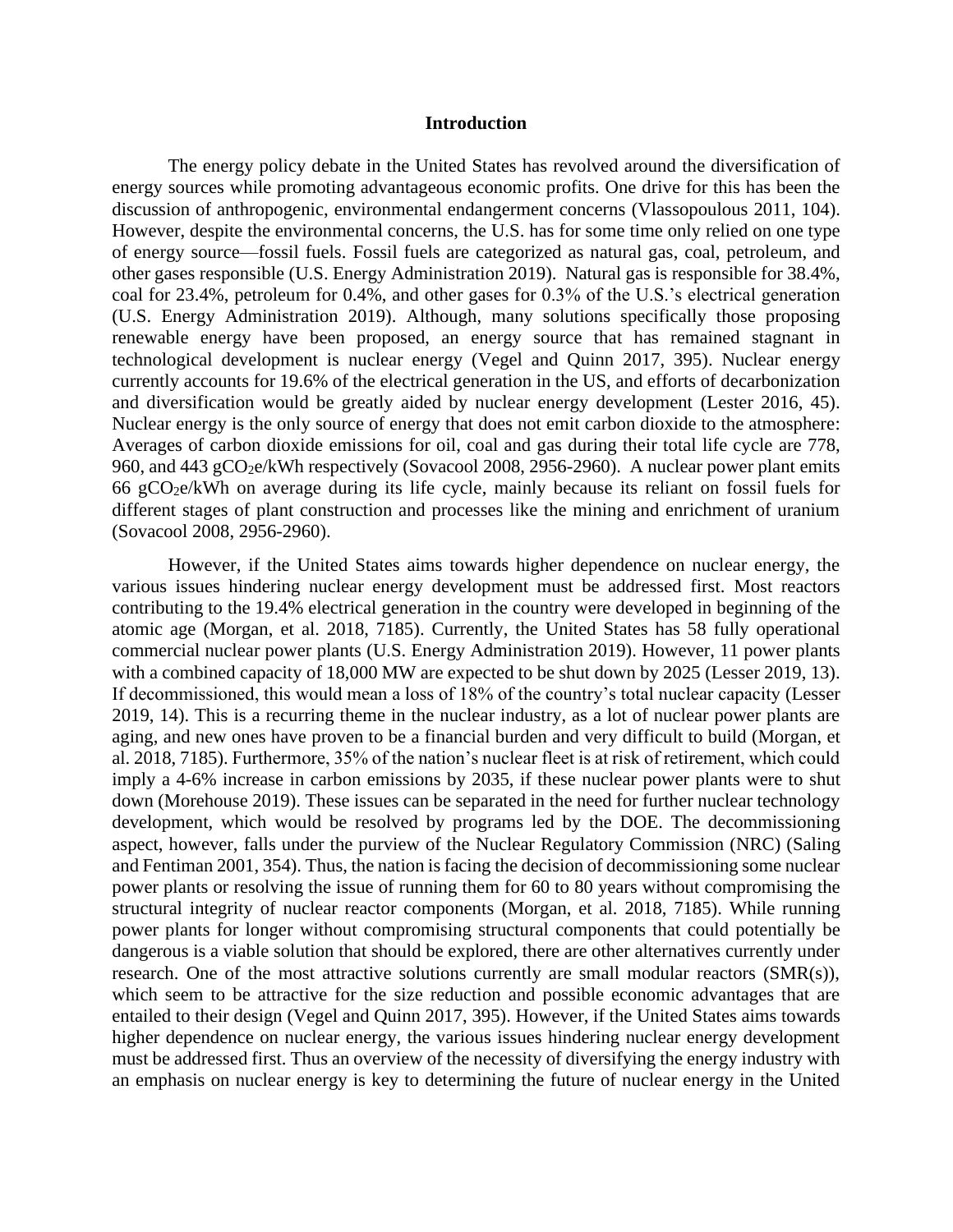States An outlook of how nuclear energy policy has evolved, the attractiveness of embracing SMR designs, and licensing and regulatory processes will be presented.

## **Nuclear Technology Design Evolution**

To understand the necessity for novel technological developments, it is first important to have a basic understanding of how reactors work. Generally, a nuclear reactor is a device used to produce energy in the form of heat: The heat generated by a reactor in turn is used to produce steam, and then to generate electricity (Lamarsh and Baratta 2001). A reactor usually consists of a reactor core in which the nuclear reaction occurs, a working fluid (usually water) utilized to remove heat from the reactor core, a reactor vessel to prevent the reactor from emitting radiation and neutrons, and a containment structure to prevent from radiative leakage (Lamarsh and Baratta 2001). Several types of nuclear reactors exist to date; usually, they are classified depending on specific features or the scale size. The most popular small, medium, and large reactors currently are the fast-breeder reactor (FBR), light-water reactor (LWR), and boiling-water reactors (BWR) respectively (Lamarsh and Baratta 2001).

A nuclear reactor is made up of several components such as the fuel, moderator, control rods, coolant, pressure vessel, steam generator, and containment among others (Knief 2014, 10- 20).These elements can vary depending on the specific type of nuclear reactor. Thus, nuclear reactors are classified according to the different fuels, moderators, control systems, cooling system, configuration, etc., in the reactor. As the core reactor functions at higher temperature the more efficient in generating electricity (Patterson 1986, 26). With the intent of illustrating, a pressurized water reactor (PWR) will be described with more detail here to establish some of the improvements and advancements in the design of nuclear reactors. A PWR is a welded large structure made of steel. The vessel contains the reactor core, which is made up of the fuel elements and the control rods, and the remaining space in the vessel is filled out of pressurized water. The fuel elements consist of tubes made of zircaloy filled with uranium pellets (Patterson 1986, 40). The water in the pressure vessel has several functions—moderator, reflector, and coolant (Patterson 1986, 40). This water must be subjected to high pressure to prevent from boiling.

# Design Considerations Through the Years

Over the years the design of a nuclear reactor has evolved to provide more reduced design and more efficient systems. The evolution of the design of nuclear reactor has been classified by generations: *Generation I*, *II*, *III*, *and IV*, the latter being the current state of the art for nuclear reactors. *Generation I* refers to the first prototypes and power reactors that launched between 1950s and 1960s (Locatelli, Mancini and Todeschini 2013, 1503). This generation included water and gas cooled reactors (Goldberg and Rosner 2011, 3-7) (Locatelli, Mancini and Todeschini 2013, 1503). Essentially, these reactors demonstrated the feasibility of operating a nuclear system. In this stage large PWRs, BWRs were developed in U.S and the CANDU (acronym for CANada Deuterium Uranium) in Canada to mention other reactors (Kerlin and Upadhyaya 2019, 6).

*Generation II* is a class of large commercial reactors that were designed to be economically competitive with an expected life of 40 years. These types of a reactors included PWRs, BWRs, and they were classified as light water reactors (LWR), and advanced gas-cooled reactor (AGR) (Kerlin and Upadhyaya 2019, 6). In the U.S. the PWRs and BWRS were more popular which use light water, in contrast with others like the CANDU that use heavy water (Kerlin and Upadhyaya 2019, 6). This generation incorporated automated safety features that involved electrical or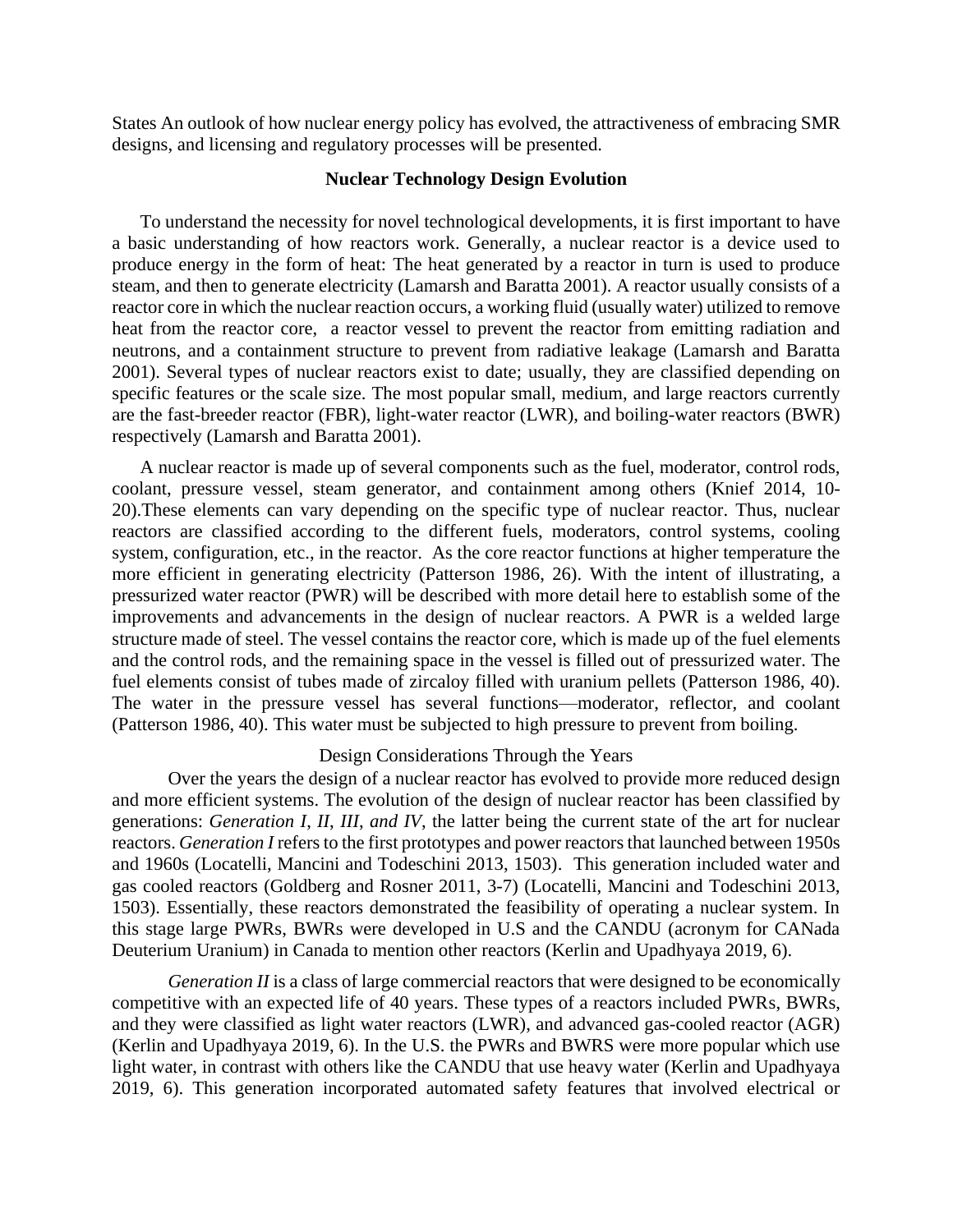mechanical operations (Kerlin and Upadhyaya 2019, 6). Construction of these reactors in the U.S. and other countries took place between the 1960s until the 1990s (Kerlin and Upadhyaya 2019, 6). A key technical aspect of these nuclear reactors is that they require large electrical grids, and require of a special waste repository for the large quantities of used fuel (Kerlin and Upadhyaya 2019, 6) (Goldberg and Rosner 2011, 4).

Nuclear reactors of *Generation III* are characterized by significant improvements made to the designs from *Generation II*. Among the improvements made were standardized and simpler designs, passive safety features, longer refueling time, improved thermal efficiency, and longer operational life (average 60 years) (Kerlin and Upadhyaya 2019, 13). A standardized design allows for a reduction in capital investment and construction time, and to reduce maintenance. The introduction of passive safety features avoids the need of active controls. There are four *Generation III* reactors currently operating in the world but none in the U.S., and all of them are ABWRs (Kerlin and Upadhyaya 2019, 13) (Goldberg and Rosner 2011, 6-7).

The last generation of nuclear reactors are under development: *Generation IV. Generation III* made an emphasis on improving designs and addressing safety requirements. *Generation IV*, however, is expected to provide significant advances in safety, financial competitiveness, reliability, and environmental aspects to make it a provider of clean and electricity and sustainable energy industry (Rosner and Goldberg 2011, 14). The reactors of this generation will include advances in safety and reliability and an enhanced investment protection for plant owners. A strategy being implemented to diminish financial risk is to improve the efficiency of the electricity generation systems, modular construction, and shortened development of the whole process (Nakhabov and Ud-Din Khan 2020, 214-219) (Goldberg and Rosner 2011, 14-15) (Goldberg and Rosner 2011, 14). This generation of nuclear is addressing various innovative concepts designs to compete economically, all of them operate at high temperature, and therefore, offer a better efficiency. *Generation IV* make better use of passive safety systems and better use of uranium resources.

#### The Small Modular Reactor

The development of nuclear reactors has been classified as *Generation I*, *II*, *III*, and *IV* with *Generation IV* being the most recent advanced reactors. Due to the advances incorporated currently on the SMRs, they are positioned in *Generation IV*. Small nuclear reactors are not new; in fact, Westinghouse designed a commercial small reactor by 1958 but them have evolved over the years (Ingersoll and Carelli 2014). To date, the same features that are found in large and conventional nuclear reactors are found also in these SMRs. SMRs are currently of interest because they are able to overcome some of the barriers that have been prevented large scale reactors from future development (Mignacca, Locatelli and Sainati 2020, 118-137) (El-Genk and Palomino 2019, 181- 198). As expected, one of main factors is to assure financial success to investors. Currently, SMR technology is promising with several designs at the stages of development, construction, or in the licensing stage (Mignacca, Locatelli and Sainati 2020, 118-137) (El-Genk and Palomino 2019, 181-198).

A small modular reactor produces an output power of 300 MWe in average and comprises features of LWRs and other types of reactors (Vegel and Quinn 2017, 395). Small Modular Reactors are smaller than the gigawatt large nuclear reactors operating at present. The modularity design concept offers the opportunity to integrate several modules on the same location and to improve the manufacturing process by introducing standardized components (Cooper 2014, 163). These components are manufactured in significant amounts and can be assembled on site and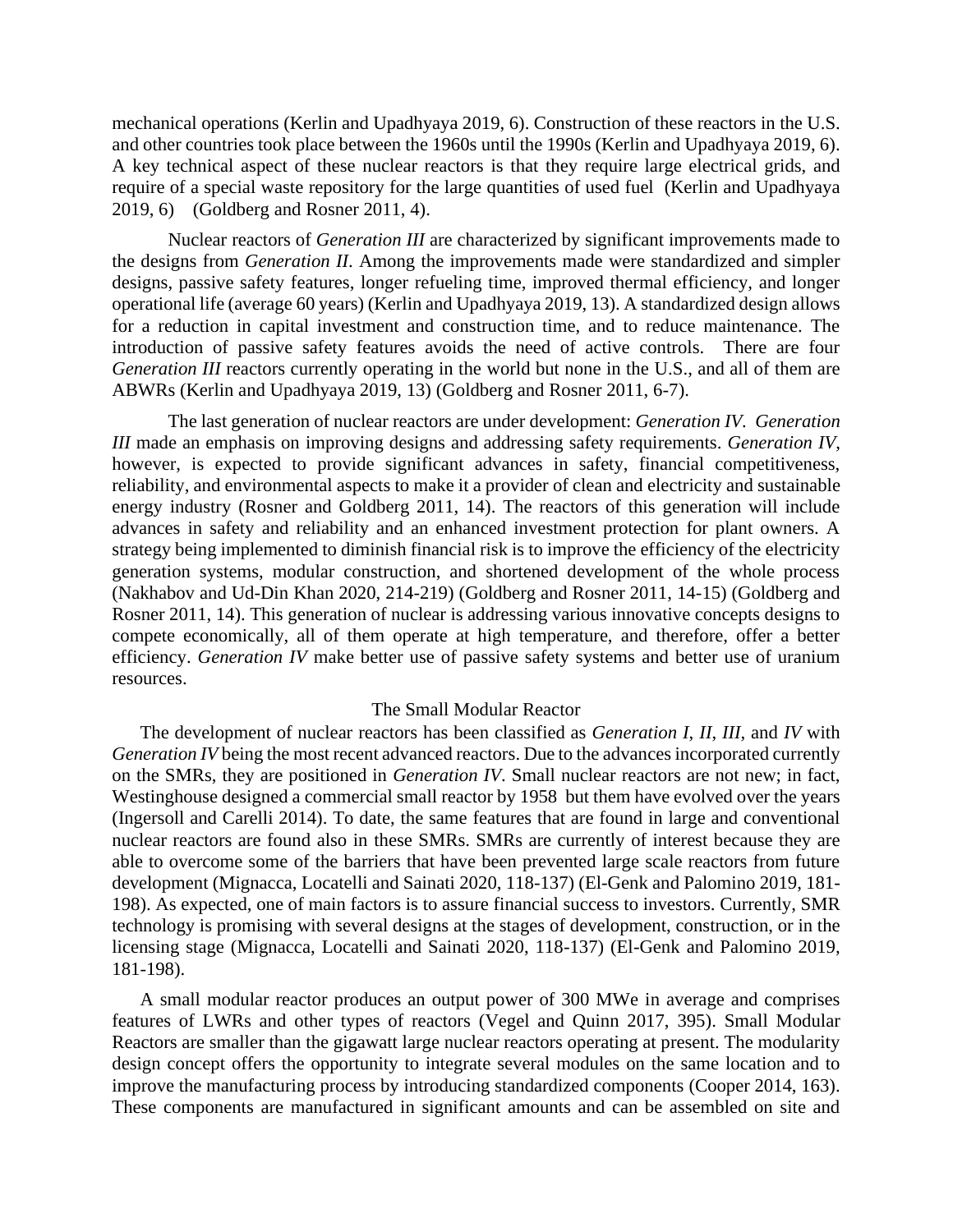transported assembled units, thus simplifying the control costs and lowering costs (Cooper 2014, 163). Modularity also refers to the unit of the nuclear steam supply system (NSSS) which is connected to the process heat supply system (Ingersoll and Carelli 2015, 4-6). Furthermore, the modularity concept used for the design of SMRs allows construction of most components in a factory, then, they are transported and assembled on the location site of the nuclear plant. As a result, modularity brings the advantage of a shorter construction period and lower construction costs. Along with this, a reduction in costs of installation and the routinely functioning of the reactor (Cooper 2014, 163).

Safety is paramount when designing a nuclear reactor. Designers of SMRs are confident that the design of SMR is safer than conventional reactors (Lokhov and Sozoniuk 2016). While the design of a SMR essentially contains similar elements as a large reactor such as fuel type, cooling method, etc., a SMR possess significant enhancements that made them safer (Locatelli, Bingham and Mancini, Small Modular Reactors: A Comprehensive Overview of Their Economics and Strategic Aspects 2014, 75-85). Passive systems that minimize human intervention in unexpected situations is one of the additions that have been incorporated to SMRs. Integral design concept is another feature that has been implemented, which means that all the principal components of the reactor are located in only one pressure vessel (Locatelli, Bingham and Mancini, Small Modular Reactors: A Comprehensive Overview of Their Economics and Strategic Aspects 2014, 75-85) (Rosner and Goldberg 2011). Thus, combining all these characteristics, SMRs present a viable solution that could provide various technological, safety, and economical resolutions to the current barriers presented in other nuclear technology.

## **Economic Overview of SMRs**

The size of a SMR has been considered as a drawback when evaluating the viability of a SMR versus a large reactor  $(LR(s))$  because of scale economies: the argument is that SMRs' size reduction would enable the installment of multiple reactors in one location; however, this may also incur additional costs that would be exceed those of installing one large reactor, thus not providing a significant advantage (Locatelli, Bingham and Mancini 2014, 76). Nevertheless, the size is only one factor to consider in the evaluation of a SMR. But the commercial success of the SMRs will rely greatly on the economic viability. Even though scale economies are a highly important factor there are more to consider in the economic analysis of SMRs. Table 1 illustrates other factors that can be used to compare SMRs to large reactors (LRs) (Carelli, et al. 2010, 404).

| <b>SMR Ad Hoc (Specific)</b><br><b>Factors</b> | <b>Common factors</b>              |
|------------------------------------------------|------------------------------------|
| Design-related characteristics                 | <b>Size</b>                        |
| Compactness                                    | Modularization                     |
| Cogeneration                                   | <b>Factory fabrication</b>         |
| Match of supply to demand                      | Multiple units at a<br>single site |

**Table 1. List of factors in the Evaluation of Competitiveness Between SMRs vs LRs**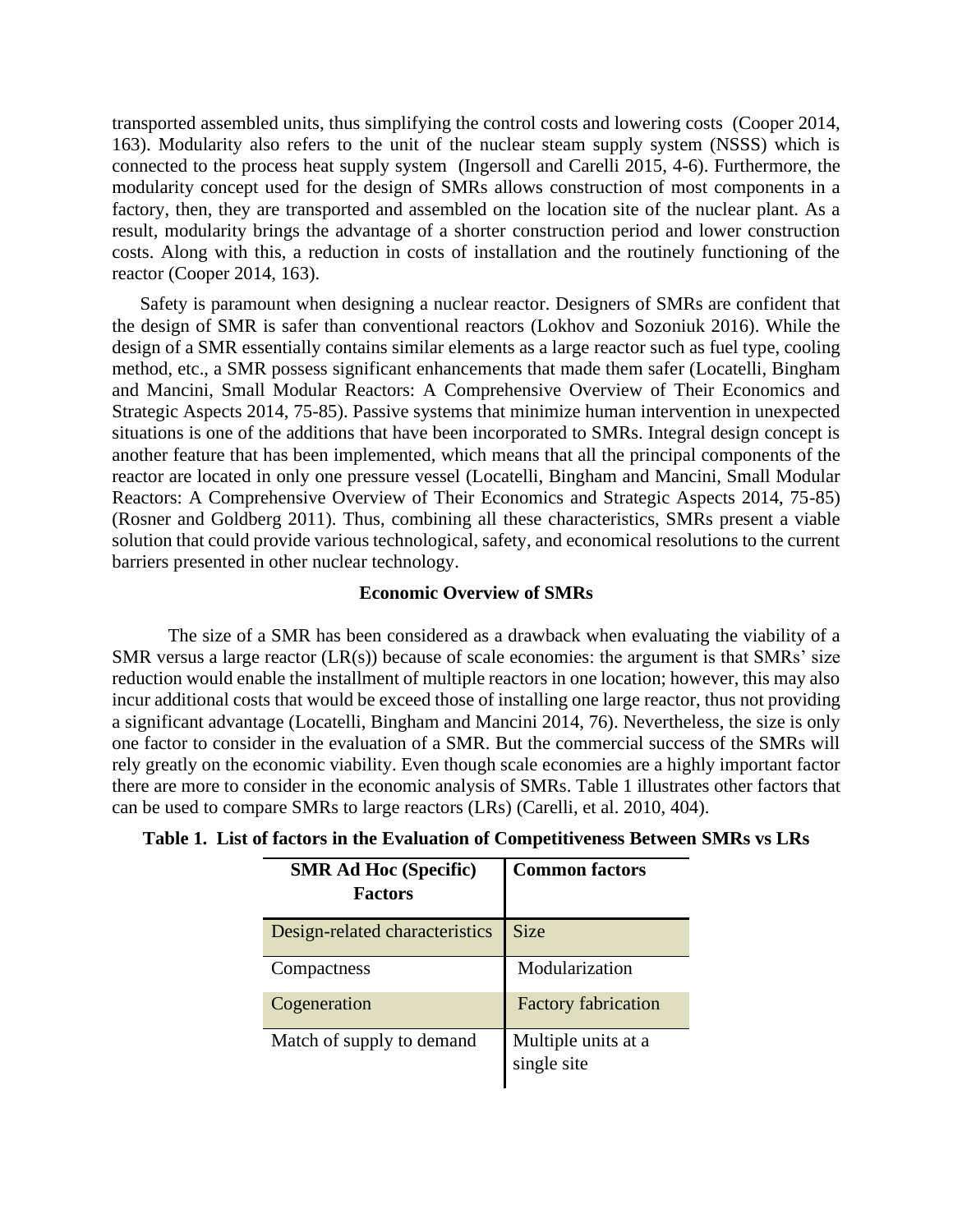| Reduction in planning margin        | Learning                                                     |
|-------------------------------------|--------------------------------------------------------------|
| Grid stability                      | Construction time                                            |
| Economy of replication              | Required front end<br>investment                             |
| Bulk ordering                       | Progressive<br>construction/operation<br>of multiple modules |
| Serial fabrication of<br>components |                                                              |

|  | Source: (Carelli, et al. 2010, 404) |  |  |  |
|--|-------------------------------------|--|--|--|
|--|-------------------------------------|--|--|--|

The costs of a nuclear plant are divided into capital costs, operating and maintenance costs, fuel, and decommissioning. The indicator that used by policy makers is the Levelized Cost of Electricity (LCOE) and expressed in (\$/KWh). This indicator accounts for all the incurred costs through cycle life of the plant (Locatelli, Bingham and Mancini, Small Modular Reactors: A Comprehensive Overview of Their Economics and Strategic Aspects 2014, 78). Usually, in the economic analysis of nuclear power plants two popular methods are used—Net Present Value (NPV) and Internal Rate Return (IRR). The first method gives as a result an amount of (\$) that is affected by various economic indexes. The second method provides a dimensionless indicator or percentage, the higher percentage represents the better option. However, the Levelized Cost of Electricity (LCOE) seems to be the index used for making decisions at present, especially because the viability of nuclear energy is compared to the other competitors: coal-based energy and gasbased energy.

The use of different assumptions, and perhaps misinterpretations, of some parameters used in some calculations of the LCOE have provided different values for the LCOE indicator. Nonetheless, the values obtained from the literature could be used as the basis to make decisions. Investigations made by the Massachusetts Institute of Technology (MIT) seem to be the base for several analysis found in the literature. The three most important alternatives for the generation of electricity are given in Table 2 (Parsons and Joskow 2009) (Mari 2014, 156).

|                    | Overnight<br>Cost \$/kW | <b>Fuel cost</b><br>\$/MMBtu | <b>Levelized Cost</b><br>of Electricity,<br>$\mathfrak{C}/kWh$ |
|--------------------|-------------------------|------------------------------|----------------------------------------------------------------|
| <b>Nuclear</b>     | 4,000                   | 0.67                         | 8.4                                                            |
| Coal (low)         | 2,300                   | 1.60                         | 5.2                                                            |
| Coal<br>(moderate) | 2,300                   | 2.60                         | 6.2                                                            |
| Coal (high)        | 2,300                   | 3.60                         | 7.2                                                            |
| Gas (low)          | 850                     | 4.00                         | 4.2                                                            |
| Gas<br>(moderate)  | 850                     | 7.00                         | 6.5                                                            |

**Table 2. Cost of Electric Alternatives**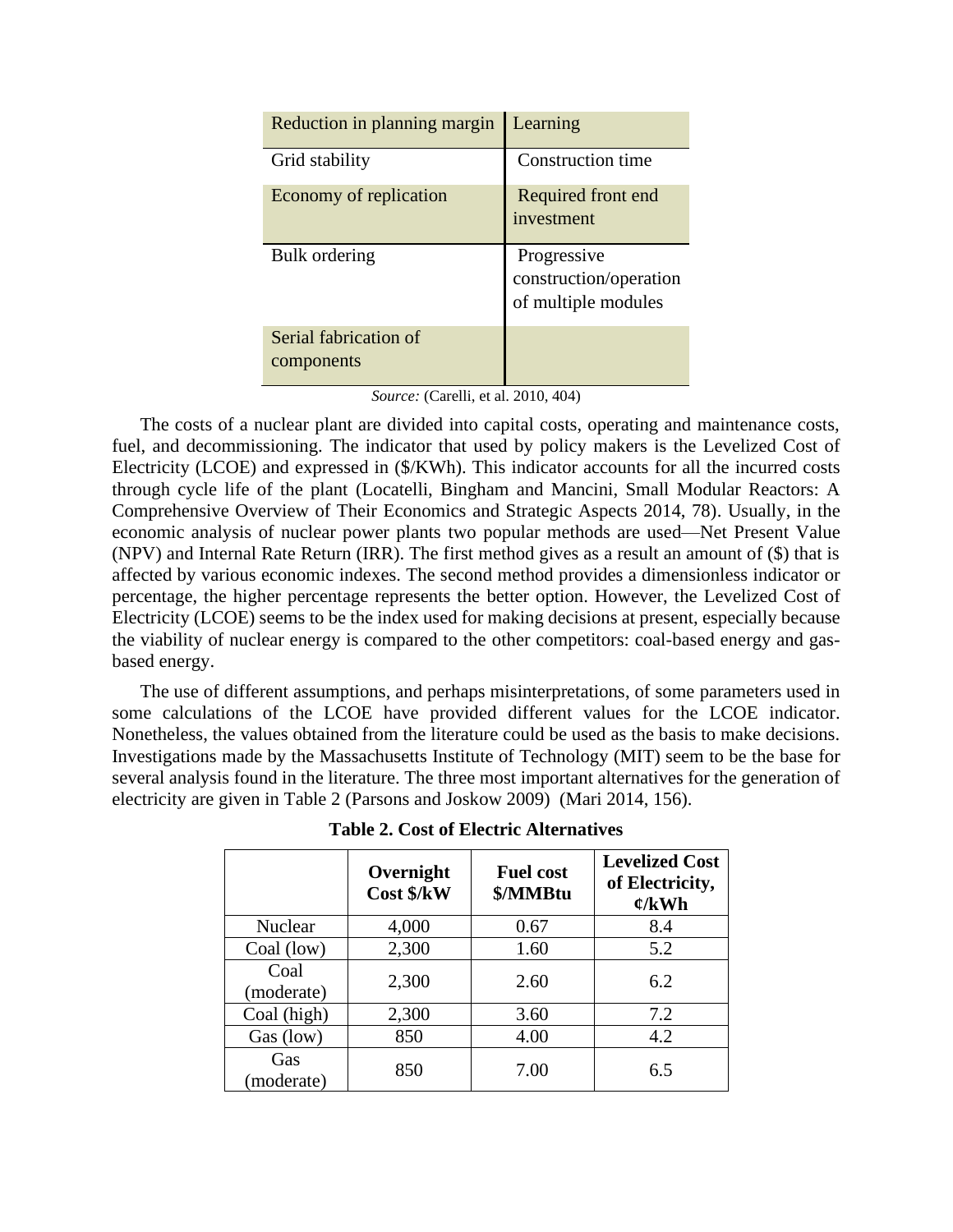| Gas (high) |                                                                                 |  |
|------------|---------------------------------------------------------------------------------|--|
|            | the contract of the contract of the contract of the contract of the contract of |  |

Table 2 includes several scenarios for the coal-based and gas-based production, where low refers to the minimum price for the energy production. As seen in the table with these numbers, when averaging the values, nuclear energy is third place in economic competitiveness, but very close to the gas alternative. The overnight cost of \$4000/kW has been a motive of criticism, perhaps due to a miscalculation or an overestimation of this value (Mari 2014, 155). In addition, some may have placed a lot emphasis on this cost.

As stated in the beginning the SMRs have motivated a lot of research and have been placed as an attractive candidate when discussing the use of nuclear energy. When the decision is nuclear energy the question that arises is if a SMR could compete against a LR. Economies of scale is a factor that has been argued to be fundamental in the decision of SMR against LR. However, Table 3 illustrates several factors comparing a large reactor of 1340 MWe and a set of 4 SMRs of 335 MWe. As can be seen the gap between a large size reactor and the set is just 5%.

| Factor                | <b>SMR/large capital cost factor</b><br>ratio |            |
|-----------------------|-----------------------------------------------|------------|
|                       | Individual                                    | Cumulative |
| $(1)$ Economy of      | 1.7                                           | 1.7        |
| scale                 |                                               |            |
| (2) Multiple units    | 0.86                                          | 1.46       |
| $(3)$ Learning        | 0.92                                          | 1.34       |
| (4)(5)                | 0.94                                          | 1.26       |
| Construction          |                                               |            |
| schedule and          |                                               |            |
| timing                |                                               |            |
| $(6)$ Design specific | 0.83                                          | 1.05       |

**Table 3 Comparison of Major Factors Affecting Capital Costs in SMRs and Large Plants.**

*Source:* (Ingersoll and Carelli 2014, 71)

# **Licensing and Regulatory Processes**

Nuclear energy policy in the United States is regulated by the following agencies: The Nuclear Regulatory Commission (NRC), the Environmental Protection Agency (EPA), and the Department of Transportation (DOT). The NRC is responsible for assessing and issuing licenses for waste handling and processing, transportation, and disposal activities (Saling and Fentiman 2001, 19). All commercial nuclear reactors and fuel-cycle facilities must be licensed by the NRC as well as some other state and local agencies to be operational (Knief 2014, 487-498). The NRC was also responsible for creating and stipulating the concept of ALARA (As Low As Reasonably Achievable), which refers to the levels of radiation exposure conditions that must be implemented for the security of nuclear power plant workers (Saling and Fentiman 2001, 44) . The NRC must first issue a design certification for each new reactor (U.S. NRC 2020) . A design certification comprises of what the NRC has labeled as its *rulemaking process* as well as a staff's review of the application (U.S. NRC 2020). The *rulemaking process* refers to rules that the NRC might impose on licensees to obtain or maintain a certification; the rules may include restrictions and regulation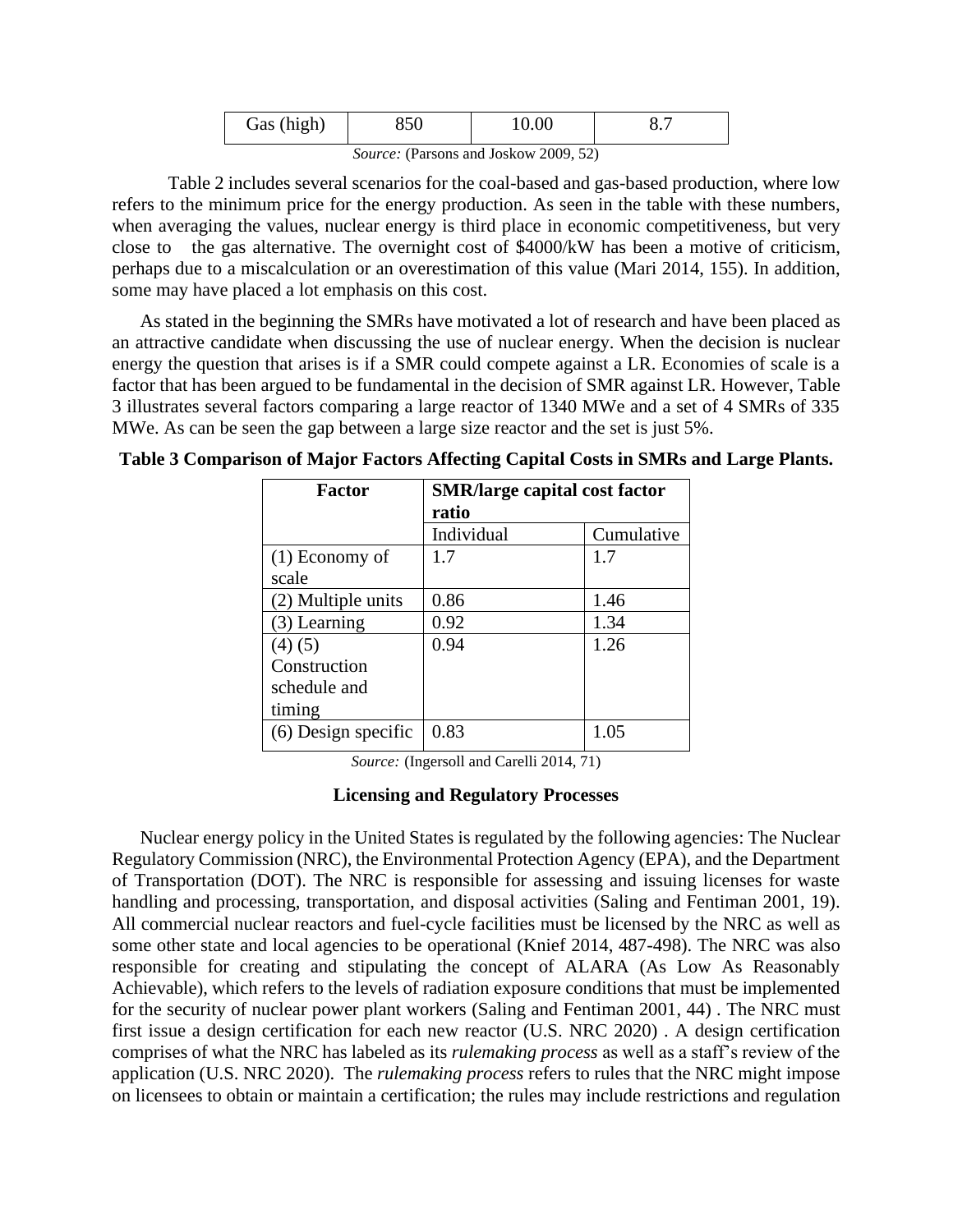pertaining to the use of hazardous or nuclear materials that are used in power plants, research reactors, uranium mills, fuel facilities, and waste disposal facilities (U.S. NRC 2020). Once the certification is obtained, it is valid for 15 years, and it can be renewed for up to 10-15 years (U.S. NRC 2020) . However, this is only a certification for a reactor design; the next step in the process would be to obtain a combined license, which enables the licensee to construct and operate a nuclear power plant in an approved site (U.S. NRC 2020).

## NuScale SMR Design Approval Implications

A new development in this category that deserves a special mention is the NuScale reactor. The capacity of the rector is in the order of 45MWe. The concept design is based on the multiapplication small light water reactor (MASLWR). This reactor was born in U.S. financed by the department of Energy (DOE) and the Idaho National Laboratory. This concept has been licensed foe commercialization (D. T. Ingersoll 2009, 596) (D.T. Ingersoll 2014, 84-85). The engineering nuclear technology used is the same as for the SMR concept, except this one is very compact allowing up to 12 moduli to be located in the same pool of water. Among the features of this reactor that can be mention are compact size, natural circulation cooling, light water reactor technology, and nuclear modularity. Another feature is that this concept allows dedicated power trains. It is, each module is independent of other modules, and thus, the nuclear plant can be operated according to the energy needs (D.T. Ingersoll 2014, 84-85).

The impact of the NRC's recent license approval of NuScale Power's SMR design can encompass various aspects of the nuclear energy industry. For instance, once this design receives its full certification (Expected date: August of 2021), utilities will be able to reference this decision when applying for combined licenses to operate new reactors in the United States (Office of Nuclear Energy 2020). It is also important to note that the application took less than 42 months to review, which would be faster than it has been done in the past (Office of Nuclear Energy 2020). This a key factor to note as it goes on to prove that lengthy licensing process could deter further development in the actual technology. As was specified before, design certifications are different from combined license applications; therefore, this would imply that the actual construction of the reactor is still not approved. Nevertheless, NuScale Power's SMR design is about a third of the size of a large-scale reactor, and its design allows for the reactor to cool itself without the need for additional water, power, or operator action; this could lead a significant reduction in the emergency planning zone which would then lead to a reduction in footprint by the nuclear power plant (Office of Nuclear Energy 2020). Finally, SMR designs present the possibility of comparatively better economic proposition in the nuclear energy industry (Office of Nuclear Energy 2020).

# **Public Perception of Nuclear Energy and Its Impacts on Nuclear Energy Policy**

In the 1950s, the concern was to shift the image of nuclear energy from being a tool for weaponization towards emphasizing alternative uses, and in a sense served as a major goal in a political agenda (Beaver 2010, 536). However, this type of perspective enabled a lack of foresight in nuclear energy policy regarding financial and waste management risks that would become an apparent barrier for nuclear technology in the future (Beaver 2010, 536). Reiterating that one of the main reasons behind recent advocacy for nuclear energy is related to climate change concerns; bipartisan support is varied. While 77% of Americans believe that the government should reinforce efforts to introduce alternative ways of generating electricity, 90% of Democrats prioritize utilization of cleaner sources to 67% Republicans who share the same views (Funk and Hefferon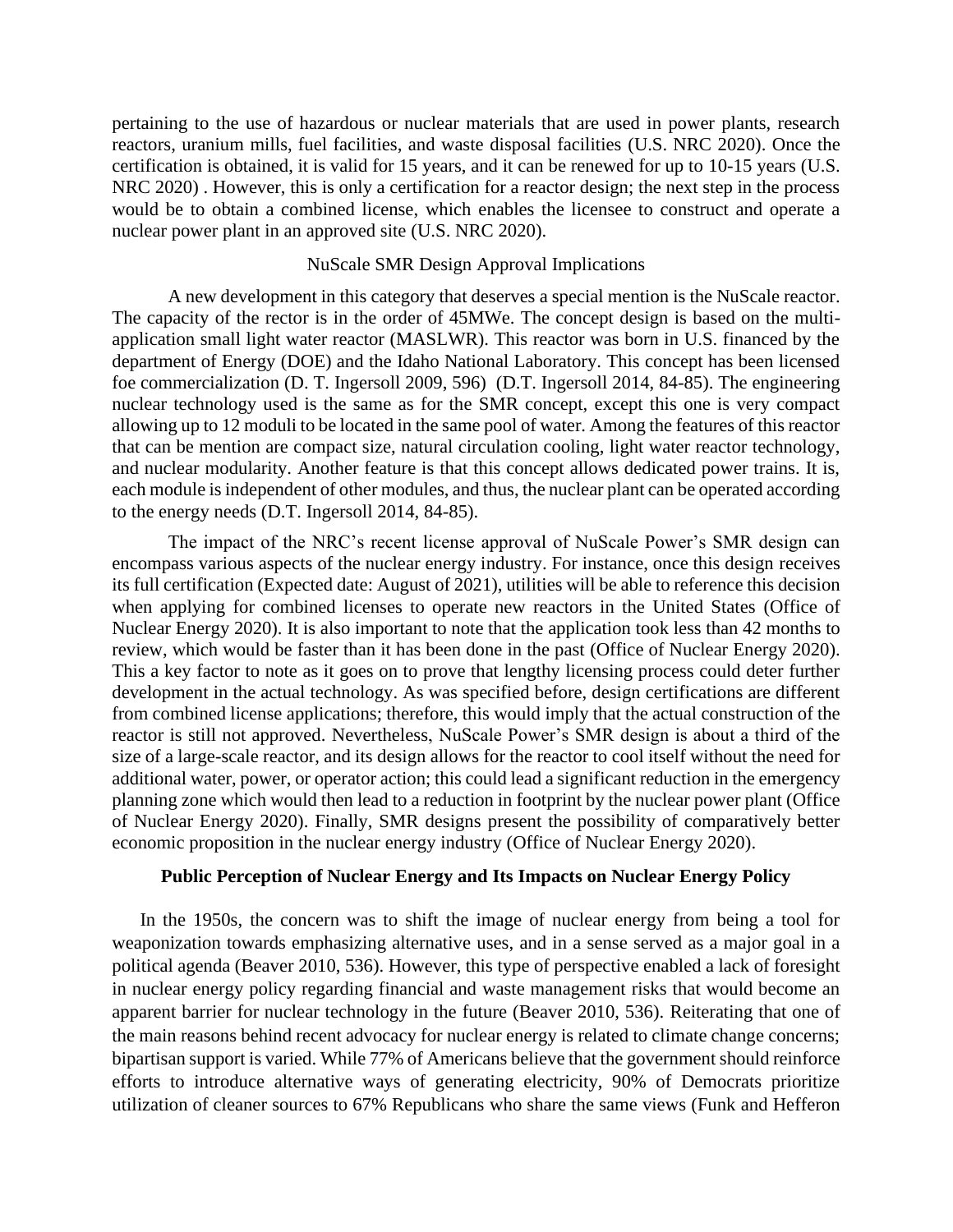2019). Some Republicans even advocate the expansion of fossil fuel development (Funk and Hefferon 2019). However, these statistics pertain to renewable energy in comparison to fossil fuels, which has set the tone for energy policy in America. The United States population seems to be more in favor of further developing alternative energy sources but is not necessarily advocating for nuclear energy.

While the discussion above deals with a general, partisan overview of energy policy, nuclear energy policy is deeply affected by public perception. One of the contributing factors influencing the public on nuclear energy can be found in the media depiction of nuclear energy. Insight into the nuclear energy depiction phenomenon can be found in an analysis of the most noted nuclear accidents: Three Mile Island, Chernobyl, and Fukushima. Among the similarities in the coverage of the three accidents, it was found that a lot of the mainstream reports on all three accidents lacked sufficient knowledge on nuclear science and radiation to make informed reports on the events; reporters who were more informed formed part of the minority (Friedman 2011, 57) (Friedman 2011, 57). Along with the lack of expertise on the field, another problem that various reporters experienced was the ability to discern their expert sources (Friedman 2011, 63). The combination of these two factors enabled the creation of unreliable news that, unfortunately, reached the larger public; for instance, only a few months after the Fukushima incident, the terms "Fukushima and radiation" produced 22,400,000 search results in Google (Friedman 2011, 60). The problem when there is a plethora of information is that it becomes increasingly difficult for news sources, more accessible to the public, to discern the quality and reliability of the information presented (Friedman 2011, 62).

Involvement of this nature is key in any policy issue; however, in this case the negative perception towards nuclear energy could potentially hinder the growth in nuclear technology development. For instance, both the certification and combined license application processes, include public meetings as a part of the application review (U.S. NRC 2020). A typical *rulemaking process*, used for the design certification of reactors, includes a platform for stakeholders considering input from the public; the Advance Notice of Proposed Rulemaking (ANPR) conducts several meetings where public comments are discussed and accounted for in potential rule expectations for aspiring or continuing licensees (U.S. NRC 2020). Thus, if participation from the public is playing a key role in the licensing aspect, it could potentially imply delays in construction of both reactors and power plants. Then, if favorable public opinion is to be obtained, policy makers in advocacy of nuclear technology development should make an effort to inform the public on the various advantageous characteristics of diversifying and amplifying the usage of nuclear energy.

## **Development Setbacks**

The Department of Energy (DOE) has an office dedicated towards the advancement of nuclear technology named the Office of Nuclear Energy (NE). The Office of Nuclear Energy focuses on research to advance and ensure security in nuclear technology. Its main objectives are to maintain the sustainability and competitiveness of existing nuclear U.S. fleet, create advanced reactor pipelines, and ensure and execute tactical fuel cycle and supply chain infrastructure (Office of Nuclear Energy 2020). As they are an agency with a focus on research, the DOE oversees some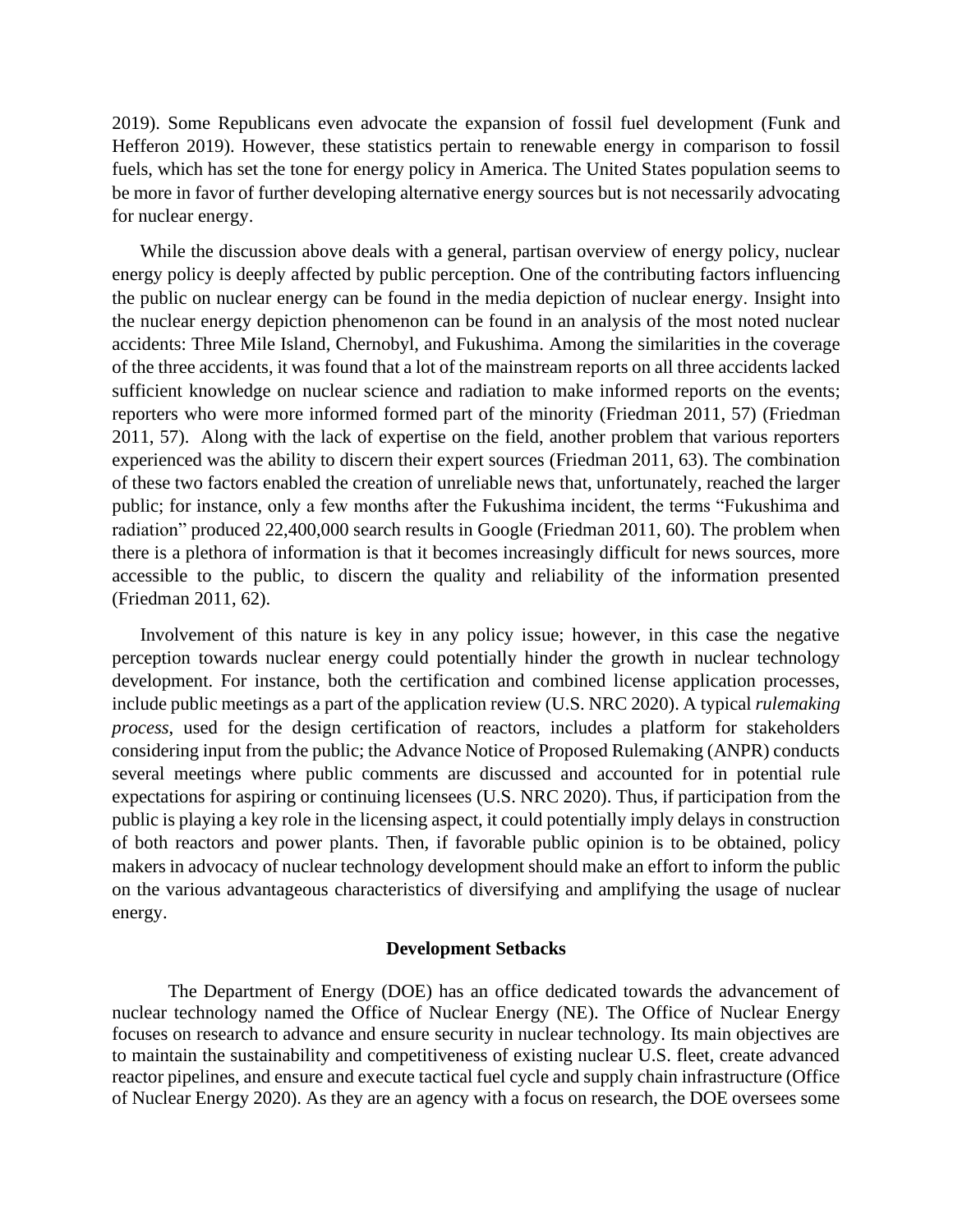national laboratories and government-owned research facilities (Knief 2014, 476). Among one of its main functions is also the responsibility of oversight for waste management. Under the Nuclear Waste Policy Act of 1982 (NWPA), the DOE was held responsible for providing federal interim storage of spent nuclear fuel (SNF) and providing a plan for a permanent geological repository for commercial nuclear power plants (Saling and Fentiman 2001, 78). According to the Office of Nuclear Energy, some of the highlights for the fiscal year 2019 budget were:

- \$128M for R&D on advanced reactors, including
- \$54M for advanced Small Modular Reactors R&D
- \$15M for versatile advanced fast test reactor R&D
- \$40M for accident tolerant fuels
- \$47M for crosscutting competitive cost-shared R&D
- \$34M for Nuclear Energy Advanced Modeling Simulation to incorporate HUB capabilities
- \$340M Idaho National Laboratory infrastructure and S&S
- \$10M for used nuclear fuel disposition R&D

However, the issue with nuclear technology development deals with the advancement emphasis and distribution of resources (Morgan et al. 2018, 7185). The Department of Energy Office of Nuclear Energy (NE) is responsible for the development of non-light water reactors, an effort that has been ongoing since the late 1990s, cost about \$2 billion dollars, and has shown very little progress since that time (Morgan, et al. 2018, 7185). The distribution of resources is perhaps the defining issue with nuclear technology, the NE funds vary fourfold, thus, certain projects are prioritized, not necessarily because of their technological and economic benefits, but rather because of institutional favoritism (Morgan, et al. 2018, 7185). The NuScale SMR design approval represented an economic push of more than \$400 million by the DOE since 2014 (Office of Nuclear Energy 2020). Thus, while the decision represents a milestone and can serve as precedent for improvement in nuclear technology, it also illustrates the economic burden that must be made to support nuclear technology development.

## **Conclusions**

Nuclear technological development in the United States has been stagnant due to the aging technology. Lengthy and meticulous regulatory processes have also played a factor in slowing down development of nuclear technology. Nevertheless, nuclear energy still provides sufficient reliable characteristics that make it an attractive competitor in an evolving energy industry. However, further development of nuclear technology must be explored and emphasized in efforts to diversify the industry. As for perceptions toward the energy source, advocates of nuclear energy should strive to inform the public on the advantages of increasing dependency on nuclear in an accessible way to replace fear and misinformation with trust. Furthermore, agencies in charge of research development and regulatory restrictions should attempt to prioritize the projects that offer the greatest viable solution to the industry and address deterring factors in regulatory processes.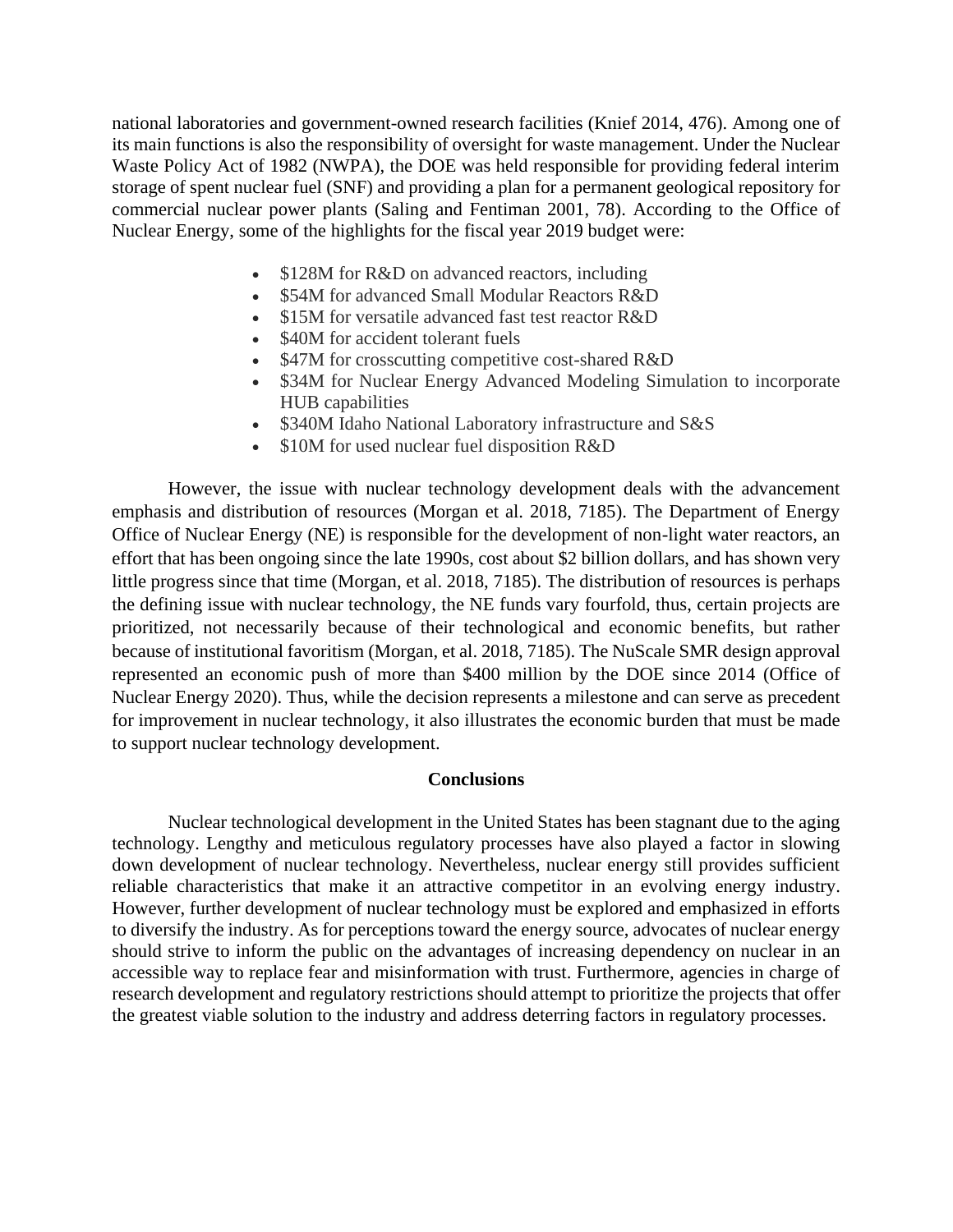## **References**

- B. Vegel, J. C. Quinn. "Economic evaluation of small modular nuclear reactors and the complications of regulatory fee structures." *Energy Policy 104*, 2017: 395-403.
- Beaver, William. "The Demise of Yucca Mountain." *The Independent Review* 14, no. 4 (2010): 535-547.
- Carelli, M. D. , et al. "Economic Features of Integral, Modular, Small-to-Medium Size Reactors." *Progress in Nuclear Energy 52*, 2010.
- Cooper, M. "Small Modular Reactors and the Future of Nuclear Power in the United States." *Energy Research & Social Science* 3 (2014): 161–177.
- D.T. Ingersoll, Z.J. Houghton, R.Bromm, C.Desportes. "NuScale small modular reactor for Cogeneration of electricity and water." *Desalination 340*, 2014: 84–93.
- El-Genk, M. S., and L. M. Palomino. "A Walk-Away Safe, Very-Small, Long-LIfe, Modular (VSLLIM) Reactor for Portable and Stationary Power." *Annals of Nuclear Energy*, 2019: 181-198.
- Friedman, Sharon M. "Three Mile Island, Chernobyl, and Fukushima: An Analysis of Traditional and new Media Coverage of Nuclear Accidents and Radiation." *Bulletin of Atomic Scientists* 67 (2011): 55-65.
- Funk, Cary, and Meg Hefferon. *U.S. Public Views on Climate and Energy.* November 25, 2019. pewresearch.org/science/2019/11/25/u-s-public-views-on-climate-and-energy (accessed February 7, 2021).
- Goldberg, R. Rosner and S. *Small Modular Reactors – Key to Future Nuclear Power Generation in the U.S.* Technical, Energy Policy Institute at Chicago, 2011.
- Goldberg, S. M., and R. Rosner. *Nuclear Reactors: Generation to Generation.* American Academy of Arts and Sciences, American Academy of Arts and Sciences, 2011.
- Ingersoll, D. T. . "Deliberately Small Reactors and the Second Nuclear Era." *Progress in Nuclear Energy* 51 (2009): 590.
- Ingersoll, Daniel T. , and Mario D. Carelli. *Handbook of Small Modular Nuclear Reactors.* 1st. Woodhead Publishing, 2015.
- Ingersoll, M. D., and D. T. Carelli. *Handbook of Small Modular Nuclear Reactors.* Woodhead Publishing Series in Energy: Number 64, 2014.
- Kerlin , T. W., and B. R. Upadhyaya. *Dynamics and Control of Nuclear Reactors, Chapter 2 - Nuclear reactor designs.* Academic Press, 2019.
- Knief, Ronald A. *Nuclear Engineering: Theory and Technology of Commercial Nuclear Power.* La Grange Park: American Nuclear Society, 2014.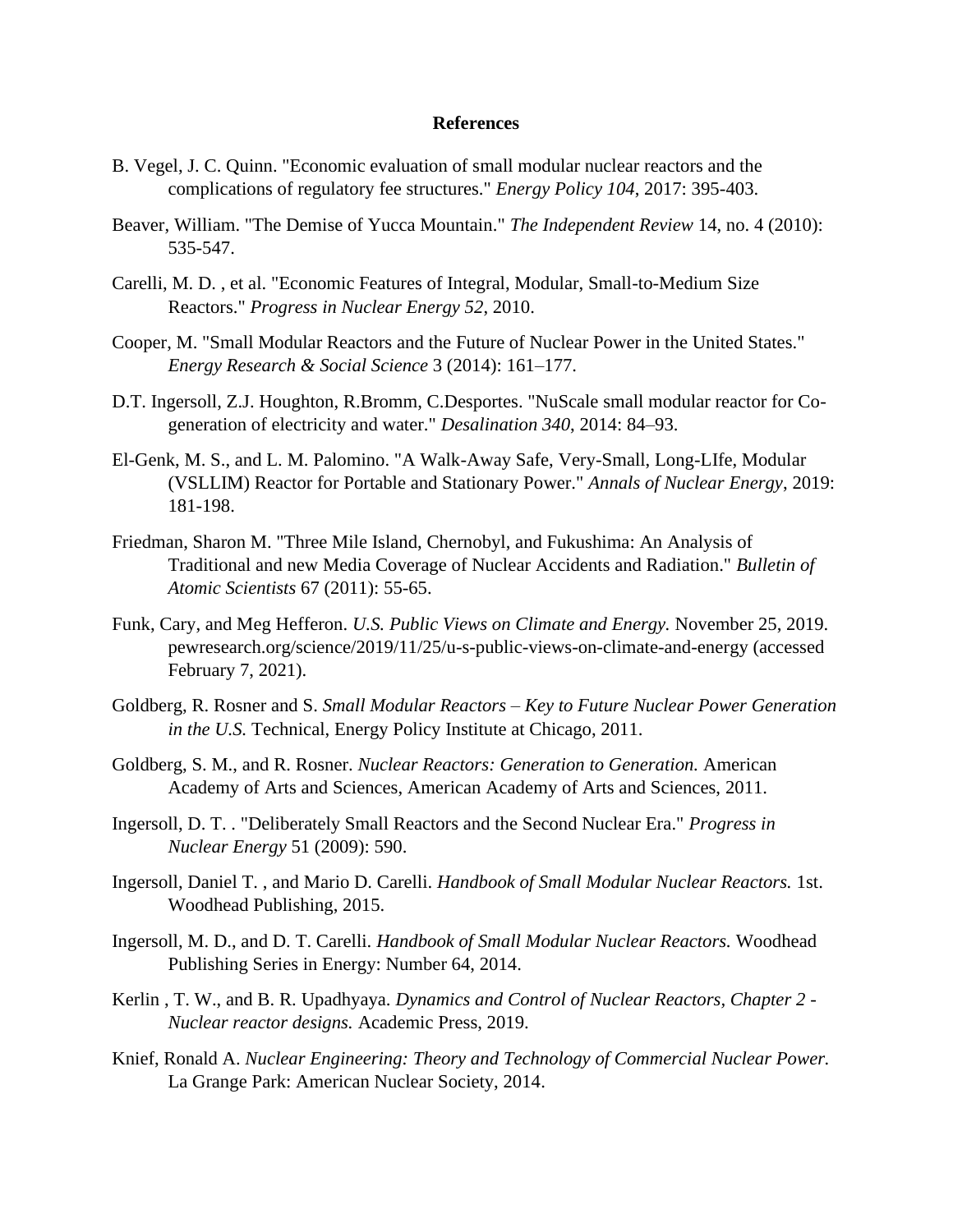- Lamarsh, J. R. , and A. J. Baratta. *Introduction to Nuclear Engineering.* Upper Saddle River: Prentice Hall, 2001.
- Lesser, Jonathan. *Is There a Future for Nuclear Power in the United States?* July 2019 Report, Manhattan: Continental Economics, 2019.
- Lester, Richard K. "A Roadmap for U.S. Nuclear Energy Innovation." *Issues in Science and Technology* 32, no. 2 (2016): 45-54.
- Locatelli, G. , C. Bingham, and M. Mancini. "Small Modular Reactors: A Comprehensive Overview of Their Economics and Strategic Aspects." *Progress in Nuclear Energy 73*, 2014: 75-85.
- Locatelli, G. , M. Mancini, and N. Todeschini. "Generation IV Nuclear Reactors: Current Status and Future Prospects." *Energy Policy*, 2013.
- Lokhov, A., and V. Sozoniuk. *Small Modular Reactors: Nuclear Energy Market Potential for Near-term Deployment.* NUCLEAR ENERGY AGENCY, 2016.
- Mari, C. "The Costs of Generating Electricity and the Competitiveness of Nuclear." *Progress in Nuclear Energy* 73 (2014).
- Mignacca, B. , G. Locatelli, and T. Sainati. "Deeds Not Words: Barriers and Remedies for Small Modular Nuclear Reactors." *Energy 206*, 2020: 118-137.
- Morehouse, Catherine. *Bipartisan Senate Support for Nuclear Grows with \$7.5B Bill to Extend Life of Current Fleet.* August 5, 2019.
- Morgan, Granger M., Ahmed Abdulla, Michael J. Ford, and Michael Rath. "US Nuclear Power: The Vanishing Low-Carbon Wedge." *PNAS* 115, no. 28 (2018): 7184-7189.
- Nakhabov, S., and A. Ud-Din Khan. *6. Nuclear Reactor Technology Development and Utilization.* Woodhead Publishing, 2020.
- Office of Nuclear Energy. *NRC Approve First U.S. Small Modular Reactor Design.* September 2, 2020. energy.gov/ne/articles/nrc-approves-first-us-small-modular-reactor-design (accessed February 7, 2021).
- Parsons, P. L., and J. E. Joskow. "The Economic Future of Nuclear Power." *Daedalus A Publication of the American Academy of Arts & Sciences*, 2009.
- Patterson, W.C. *Nuclear Power.* Penguin Books Ltd, Harmondsworth, 1986.
- R. S.J. Tol, S. W. Pacala, and R. Socolow. *Understanding Long-Term Energy Use and Carbon Dioxide Emissions in the Usa.* NOTA DI LAVORO 107.2006, The Fondazione Eni Enrico Mattei Note di Lavoro Series Index, 2006.
- Saling, James H., and Audeen W. Fentiman. *Radioactive Waste Management.* New York: Taylor & Francis, 2001.